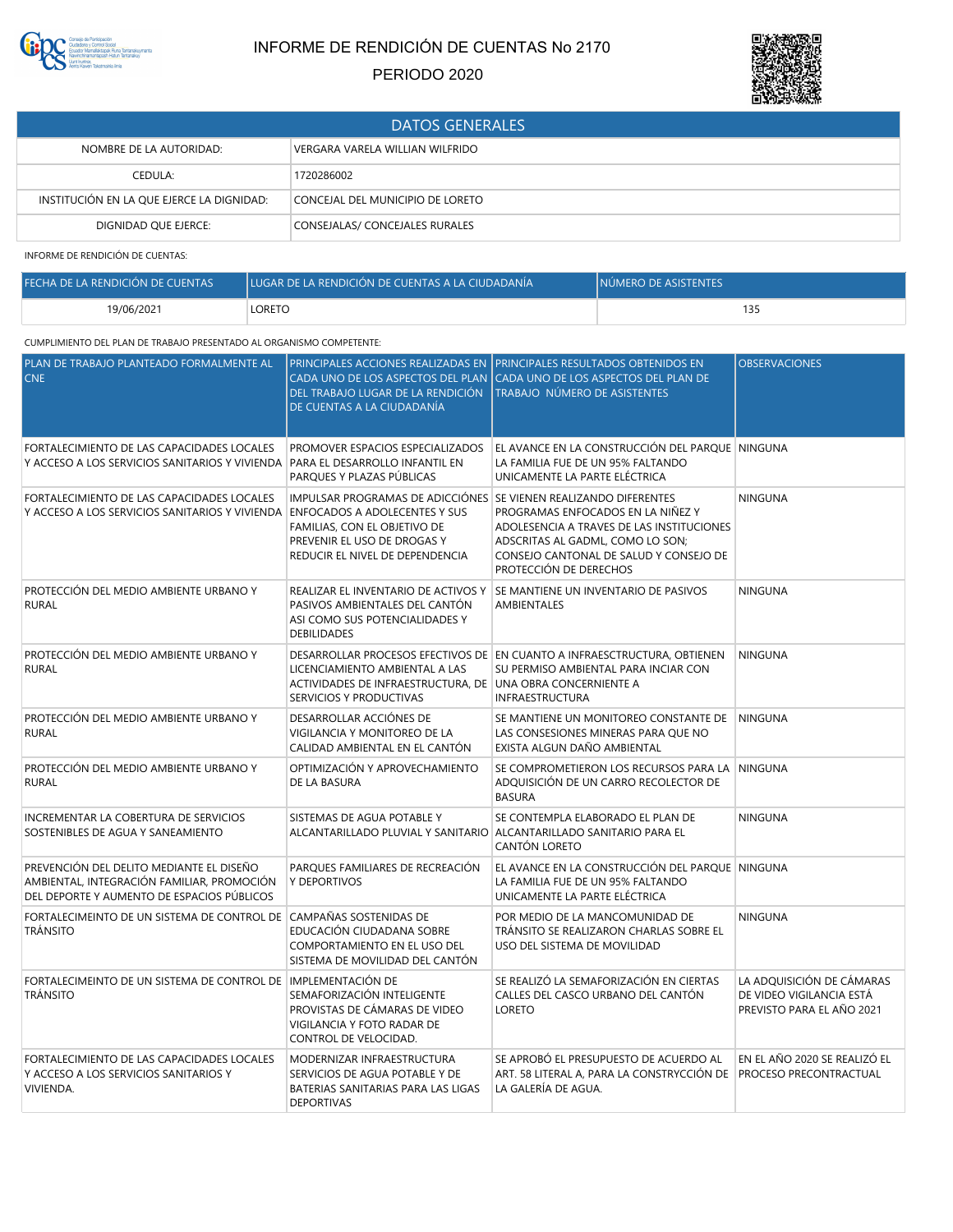| FORTALECIMIENTO DE LAS CAPACIDADES LOCALES<br>Y ACCESO A LOS SERVICIOS SANITARIOS Y<br>VIVIENDA.                          | MEJORAR Y BRINDAR SERVICIOS DE<br>CALIDAD DE AGUA, RECOLECCIÓN DE<br>BASURA Y DE MANTENIMIENTO DE<br>HOSPITALES Y CENTROS DE SALUD | SE APROBÓ EL PRESUPUESTO PARA LA<br>CONSTRUCCIÓN DE LA GALERÍA DE AGUA Y<br>PARA LA ADQUISICIÓN DE UN VEHÍCULO<br>RECOLECTOR DE AGUA                | EN EL AÑO 2020 SE REALIZÓ EL<br>PROCESO PRECONTRACTUAL              |
|---------------------------------------------------------------------------------------------------------------------------|------------------------------------------------------------------------------------------------------------------------------------|-----------------------------------------------------------------------------------------------------------------------------------------------------|---------------------------------------------------------------------|
| FORTALECIMEINTO DE UN SISTEMA DE CONTROL DE<br><b>TRÁNSITO</b>                                                            | SEÑALIZACIÓN HORIZONTAL Y<br><b>VERTICAL DE TRÁNSITO</b>                                                                           | SE REALIZÓ EL PROCESO DE DEMARCACIÓN<br>HORIZONTAL CON SEÑALÉTICA PREFORMADA                                                                        | EL PROCESO QUEDÓ REALIZADO<br>UNICAMENTE LA PARTE<br>PRECONTRACTUAL |
| FORTALECIMEINTO DE UN SISTEMA DE CONTROL DE ACCESIBILIDAD, SEÑALÉTICA Y<br><b>TRÁNSITO</b>                                | SEÑALIZACIÓN URBANA, TURÍSTICA Y<br>DE SEGURIDAD                                                                                   | DE ACUERDO A LOS PRESUPUESTOS<br>PARTICIPATIVOS SE COMPREMETIÓ EN<br>REALIZAR EL PROCESO PARA LA SEÑALIZACIÓN<br>TURÍSTICA DENTRO DEL CANTÓN LORETO | EL PROCESO QUEDÓ REALIZADO<br>UNICAMENTE LA PARTE<br>PRECONTRACTUAL |
| FORTALECIMEINTO DE UN SISTEMA DE CONTROL DE PARADERO DE BUSES<br><b>TRÁNSITO</b>                                          |                                                                                                                                    | SE REALIZÓ UNA PARADA DE BUSES EN LA<br>PARROQUIA SAN VICENTE DE HUATICOCHA<br>JUNTO A LA UNIDAD EDUCATIVA ALEJANDRO<br>LABAKA                      | <b>NINGUNA</b>                                                      |
| FOMENTAR EL AUTOEMPLEO Y FORTALECER LOS<br>PROCESOS DE GESTIÓN ORIENTADOS A DINAMIZAR<br>EL APARATO PRODUCTIVO DEL CANTÓN | REVISAR EL SISTEMA IMPOSTIVO<br>ACTUAL, DESARROLLO Y PROMOCIÓN<br>DE TURISMO                                                       | SE MANTIENE ACTIVA LA GUÍA MÓVIL - LORETO<br><b>TURÍSTICO</b>                                                                                       | <b>NINGUNA</b>                                                      |
| FOMENTAR EL AUTOEMPLEO Y FORTALECER LOS<br>PROCESOS DE GESTIÓN ORIENTADOS A DINAMIZAR<br>EL APARATO PRODUCTIVO DEL CANTÓN | APOYAR PARA LA CONFORMACIÓN DE<br>EMPRESAS DE ECONOMÍA POPULAR Y<br>SOLIDARIA                                                      | SE CUENTA CON UN TÉCNICO DE LA<br>ECONOMÍA POPULAR Y SOLIDARIA                                                                                      | <b>NINGUNA</b>                                                      |

CUMPLIMIENTO DE FUNCIONES, ATRIBUCIONES O COMPETENCIAS DE LA AUTORIDAD:

| FUNCIONES ATRIBUÍDAS POR LA CONSTITUCIÓN<br><b>Y LA LEY</b>                                                                                           | PRINCIPALES ACCIONES REALIZADAS<br>PARA CUMPLIR CON LAS FUNCIONES<br><b>A SU CARGO</b>                                                                                      | <b>PRINCIPALES RESULTADOS ALCANZADOS EN OBSERVACIONES</b><br><b>EL CUMPLIMIENTO DE SUS FUNCIONES</b>                                                                                                                                                                                                    |                |
|-------------------------------------------------------------------------------------------------------------------------------------------------------|-----------------------------------------------------------------------------------------------------------------------------------------------------------------------------|---------------------------------------------------------------------------------------------------------------------------------------------------------------------------------------------------------------------------------------------------------------------------------------------------------|----------------|
| INTERVENIR CON VOZ Y VOTO EN LAS SESIONES Y<br>DELIBERACIONES DEL CONCEJO MUNICIPAL                                                                   | 46 ACTAS DE SESIONES DE CONCEJO<br>MUNICIPAL, 30 SESIONES ORDINARIAS,<br>16 SESIONES EXTRAORDINARIAS, Y 165<br>RESOLUCIONES DE CONCEJO<br>MUNICIPAL.                        | <b>GOBERNABILIDAD</b>                                                                                                                                                                                                                                                                                   | <b>NINGUNA</b> |
| PRESENTAR PROYECTOS DE ORDENANZAS<br>CANTONALES. EN EL ÁMBITO DE COMPETENCIA DEL<br>GOBIERNO AUTÓNOMO DESCENTRALIZADO<br><b>MUNICIPAL</b>             | 8 ORDENANZAS APROBADAS                                                                                                                                                      | SE PRESENTÓ ORDENANZA QUE CREA LA<br>EMPRESA PÚBLICA MANCOMUNADA DE<br>TRÁNSITO "ORELLANA EP" PARA LA GESTIÓN<br>DESCENTRALIZADA DE LA COMPETENCIA DE<br>TRANSPORTE TERRESTRE TRÁNSITO Y<br>SEGURIDAD VÍAL DE LOS CANTONES,<br>AGUARICO, FRANCISCO DE ORELLANA, Y<br>LORETO DE LA PROVINCIA DE ORELLANA | <b>NINGUNA</b> |
| INTERVENIR EN EL CONSEJO CANTONAL DE<br>PLANIFICACIÓN Y EN LAS COMISIONES,<br>DELEGACIONES Y REPRESENTACIONES QUE DESIGNE<br>EL CONCEJO MUNICIPAL; Y, | PRESIDENTE DE LA COMISIÓN DE<br>TRÁNSITO, Y PRESIDENTE DE LA<br>COMISIÓN DE PARTCIPACIÓN<br>CIUDADANA                                                                       | EN LO RELACIONADO AL TRÁNSITO SE<br>GESTIÓNO PARA QUE LA REVISIÓN VEHÍCULAR<br>SE REALICE DENTRO DE NUESTRO CANTÓN,<br>ADEMÁS SE LLEVO A CABO EL PROCESO DE<br>RENDICIÓN DE CEUNTAS DEL AÑO FISCAL 2019                                                                                                 | <b>NINGUNO</b> |
| FISCALIZAR LAS ACCIONES DEL EJECUTIVO<br>CANTONAL DE ACUERDO CON EL COOTAD Y LA LEY                                                                   | SE HA EMITIDO VARIAS<br>DE OBRAS CONTRATADAS POR LA<br>INSTITUCIÓN, SOLICITUD DE<br>INFORMACIÓN, EXHORTO AL<br><b>CUMPLIMIENTO DE LAS COMPETENCIAS</b><br><b>EXCLUSIVAS</b> | MEJORAMIENTO EN UN 65% EN LA PARTE<br>RECOMENDACIÓNES AL CUMPLIMIENTO ADMINISTRATIVA EN LAS ACCIÓNES DEL SR.<br><b>ALCALDE</b>                                                                                                                                                                          | <b>NINGUNA</b> |

CUMPLIMIENTO DE OBLIGACIONES TRIBUTARIAS:

| CUMPLIMIENTO DE OBLIGACIONES | <b>PONGA SI O NO</b> | <b>IMEDIOS DE VERIFICACIÓN</b>                          |
|------------------------------|----------------------|---------------------------------------------------------|
| TRIBUTARIAS                  |                      | http://www.loreto.gob.ec/loreto/index.php/rendicion-de- |
|                              |                      | cuentas/2020                                            |

PROPUESTAS DE ACCIONES DE LEGISLACIÓN, FISCALIZACIÓN, POLÍTICA PÚBLICA:

| <b>PROPUESTAS</b>                                                                                                                                                                                                                                                          | <b>RESULTADOS</b>                                                                                               |
|----------------------------------------------------------------------------------------------------------------------------------------------------------------------------------------------------------------------------------------------------------------------------|-----------------------------------------------------------------------------------------------------------------|
| CONSTRUCCIÓN DE CANCHA SINTÉTICA EN EL BARRIO EL TRIUNFO, SECTOR HUIRUNO<br>CANTÓN LORETO                                                                                                                                                                                  | SE ENCUENTRA EN UN PROCESO LEGAL PARA SU RESPECTIVA SOLUCIÓN.                                                   |
| ORDENANZA QUE REGULA EL USO OBLIGATORIO DE MASCARILLAS COMO MEDIDAS DE<br>PREVENCIÓN, PROTECCIÓN EN ESPACIOS PÚBLICOS DEL CANTÓN LORETO, ANTE LA<br>PANDEMIA DEL CORONAVIRUS COVID-19                                                                                      | EVITAR CONTAGIOS DEL VIRUS COVID-19                                                                             |
| ORDENANZA REFORMATORIA A LA ORDENANZA QUE REGULA LA DISTRIBUCIÓN ECONÓMICA<br>DEL PRESUPUESTO PARTICIPATIVO A NIVEL TERRITORIAL Y SECTORIAL EN EL CANTÓN LORETO                                                                                                            | CAMBIO DE PROYECTOS DE PRESUPUESTOS PARTICIPATIVOS DE ACUERDO A LAS<br>NECESIDADES DE LAS COMUNIDADES           |
| ORDENANZA QUE CREA LA EMPRESA PÚBLICA MANCOMUNADA DE TRÁNSITO "ORELLANA EP"<br>PARA LA GESTIÓN DESCENTRALIZADA DE LA COMPETENCIA DE TRANSPORTE TERRESTRE.<br>TRÁNSITO Y SEGURIDAD VÍAL DE LOS CANTONES, AGUARICO, FCO DE ORELLANA Y LORETO,<br>DE LA PROVINCIA DE ORELLANA | EFICIENCIA Y AUTONOMÍA EN LA MANCOMUNIDAD DE TRÁNSITO DE LOS<br>CANTONES DE AGUARICO - FCO DE ORELLANA - LORETO |